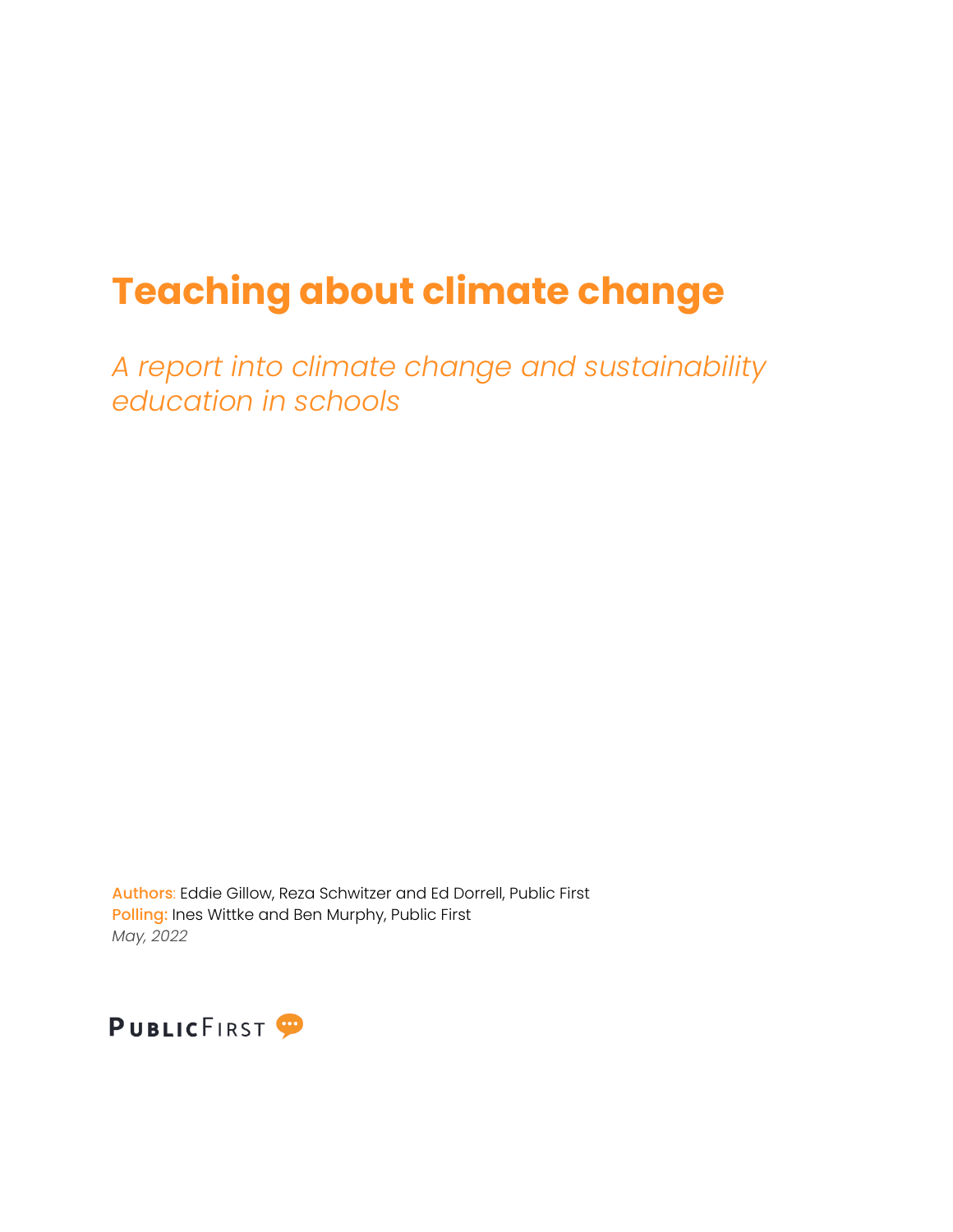### <span id="page-1-0"></span>**Contents**

| <b>Contents</b><br>ı                                                                                                                                                                                                                                                      |
|---------------------------------------------------------------------------------------------------------------------------------------------------------------------------------------------------------------------------------------------------------------------------|
| <b>Introduction</b><br>$\overline{\mathbf{2}}$<br>$\overline{2}$<br><b>Summary of findings</b>                                                                                                                                                                            |
| 3<br><b>Background and context</b><br>$\mathcal{R}$<br>Methodology                                                                                                                                                                                                        |
| There is demand for high quality climate change education in schools<br>4<br>Climate change is considered an important issue<br>$\Delta$<br>Learning about climate change is therefore important, and people think schools are the<br>best place for it to be taught<br>5 |
| However, the current availability and consistency of climate change education could be<br><b>improved</b>                                                                                                                                                                 |
| Climate change is discussed in schools less than people want<br>9                                                                                                                                                                                                         |
| As well as concerns about the amount it is taught, teachers and young people are<br>concerned about the quality of teaching too<br>12                                                                                                                                     |
| Students feel their teachers are not interested in teaching about climate change and<br>14<br>sustainability                                                                                                                                                              |
| 15<br>however teachers are interested, but feel they are not given the scope to teach it.                                                                                                                                                                                 |
| <b>Policy implications</b><br>17                                                                                                                                                                                                                                          |
| The role of an external body or organisation in supporting climate change and<br>sustainability education<br>18                                                                                                                                                           |
| 19<br>Including climate change and sustainability in schools' wider culture and ethos                                                                                                                                                                                     |
| Government may wish to consider including climate change and sustainability more<br>broadly - and in more detail - across the curriculum.<br>20                                                                                                                           |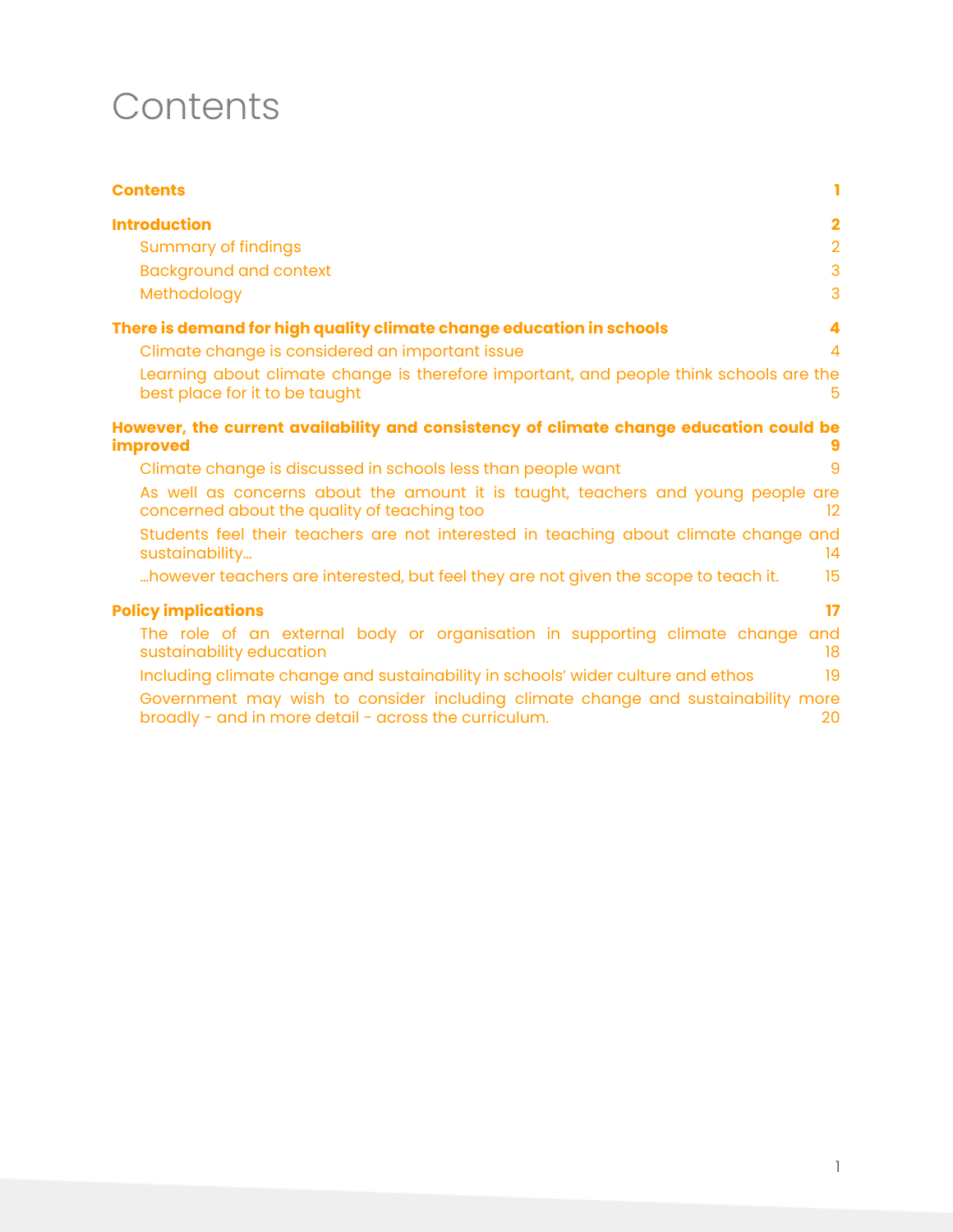# <span id="page-2-0"></span>Introduction

#### <span id="page-2-1"></span>Summary of findings

This report seeks to improve our understanding of climate change and sustainability education in schools, through understanding the views of teachers, school leaders, young people and parents.

Through the polling and focus groups undertaken for this project it is clear that climate change - and education about climate change - is an important issue to parents, teachers, school leaders and young people.

An overwhelming majority of parents (72%) see schools as the best place for this education to happen. However, it is also clear from our research that the availability and consistency of climate change and sustainability education at the moment could be higher, and that teachers would benefit from further support to facilitate this.

We heard very clearly from the young people we spoke to that they are keen to learn about climate change and sustainability, but that they sometimes feel their teachers aren't interested.

However, what we found when we spoke to teachers was a desire to teach these issues more, but a sense that their schools did not give them the time, confidence or resources to teach about climate change to a high degree of quality. As such, they were worried about leaving their students more confused or anxious.

In order to improve climate change and sustainability education, teachers reported that they needed both the time and space in curriculum terms to teach it, as well as the right tools and support to feel confident in teaching about it to a high standard.

The key policy implications from our findings are:

- 1. That we believe there is space for an external body or organisation to provide the support that teachers and leaders say they need to improve the availability and consistency of climate change and sustainability education, free of charge.
- 2. That across schools and academy trusts, senior leaders (including sustainability leads) should think about what more can be done to embed climate change and sustainability within the wider ethos and culture of their school(s).
- 3. That Government may wish to consider including climate change and sustainability more substantially and in more detail across the national curriculum and within GCSE criteria. By this we mean ensuring they have both sufficient time and space in the curriculum and are embedded across a wide range of subjects.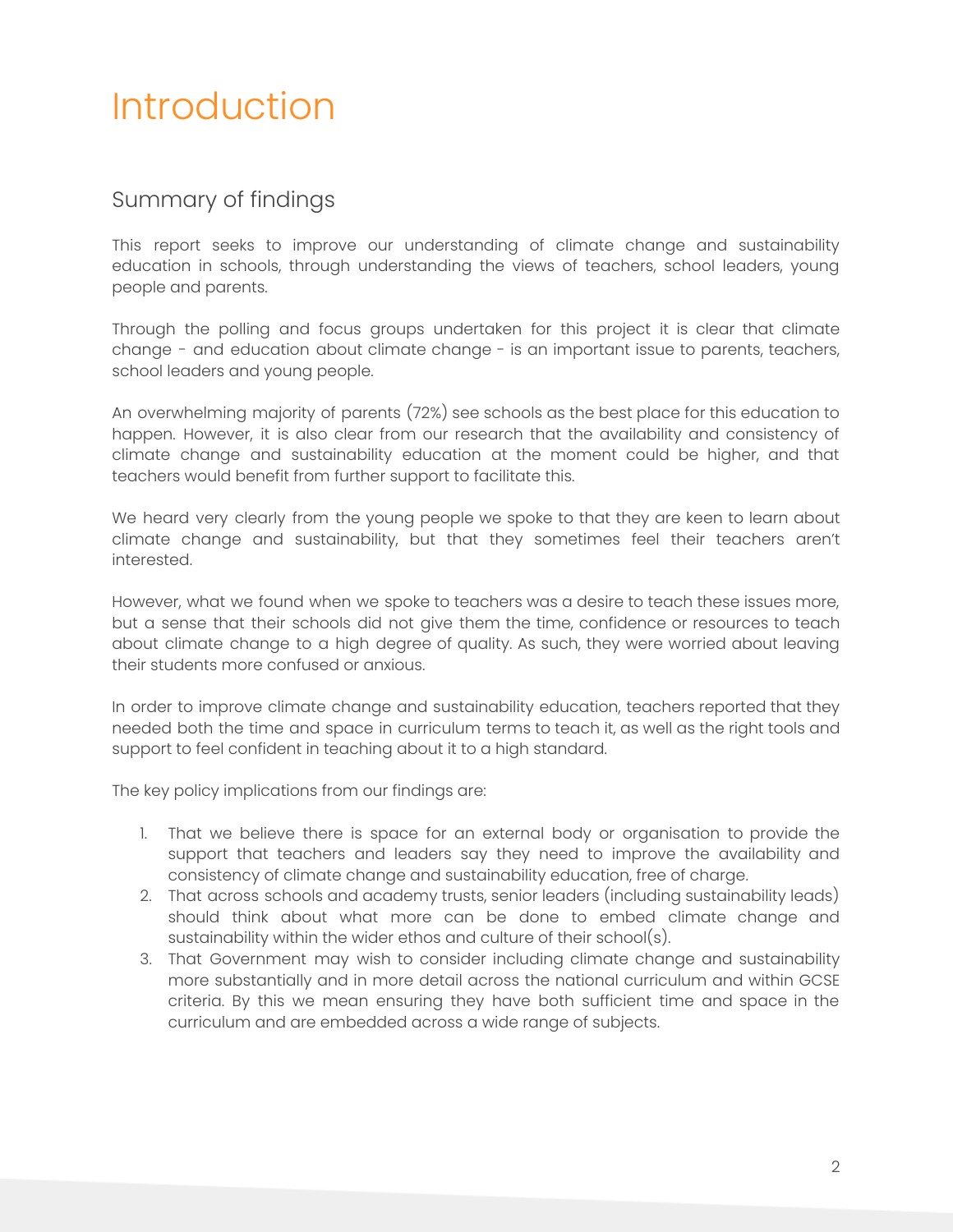#### <span id="page-3-0"></span>Background and context

Previous polling of teachers' attitudes indicates that almost 30% of teachers are not confident teaching about climate change, with 18% citing underconfidence or lack of expertise as a barrier to teaching about climate change in their lessons.<sup>1</sup> In addition, research conducted by the Children's Commissioner for England found that 39% of children aged 9-17 felt the environment was one of their main worries about the future, making it the second most common answer, with a 12-year-old and 15-year-old respectively saying: 2

*"If we don't fix climate change, we won't have a future."*

*"The effects of it may be irreversible, and it is very daunting for young people to have the responsibility of dealing with its effects."*

But until the research summarised in this report, we had very little understanding of what was driving those views from teachers and young people, or what the views of parents were. We wanted to know how much parents think about the role of schools in teaching about climate change and what they want from their children's schools in this area – and we wanted to hear directly from young people themselves about what they want.

This project was therefore commissioned to better understand what parents, teachers and young people think about the teaching of climate change and sustainability, and what can be done to improve the teaching of these vitally important issues.

#### <span id="page-3-1"></span>Methodology

To this end, the IOE, UCL's Faculty of Education and Society, commissioned Public First to carry out a programme of quantitative and qualitative opinion research. Public First conducted a poll of 1,007 parents of children in school (aged 5-18) between the 18th and 24th of January 2022, with the results weighted by region and socio-economic group to nationally representative proportions. We believe that this is the first time parents have been asked what they think about climate change education on this scale.

Secondly, in order to delve deeper into the reasons behind people's views on climate change education, Public First conducted five in-depth focus groups with primary school leaders, primary school teachers, secondary school leaders, secondary school teachers, and young people in Years 12-13. Our teachers and leaders were predominantly based in the North West and South East/London. These teachers and leaders were not recruited on the basis of any previous knowledge or understanding of the subject matter, and in fact they did not know the topic of the focus group discussions in advance.

The remainder of this report sets out Public First's findings and recommendations in more detail.

<sup>&</sup>lt;sup>1</sup> <https://www.teachthefuture.uk/blog/new-research-shows-nearly-three-quarters-of-teachers-havent-received-enough-training-on-climate-change><br><sup>2</sup> https://www.childrenscommissioner.gov.uk/wp-content/uploads/2021/11/occ\_the\_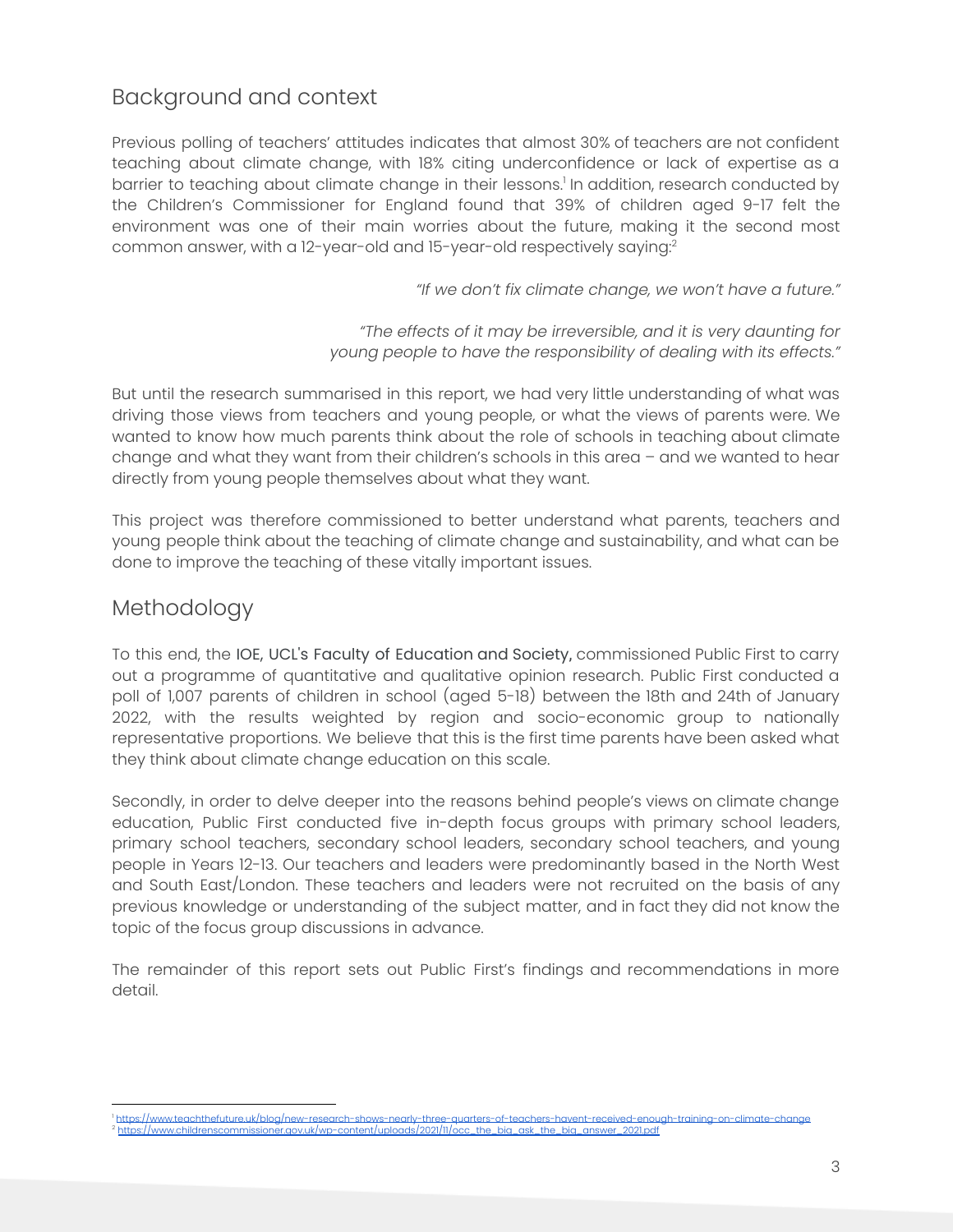### <span id="page-4-0"></span>There is demand for high quality climate change education in schools

<span id="page-4-1"></span>Climate change is considered an important issue

*"I don't think anyone is going to disagree that it's important. I think all staff, all students, all stakeholders of the school know that it is an important conversation."* Secondary Assistant Head Teacher, North West.

> *"I think it is a big problem, but I think it is also very understated… people sometimes try and sweep it under the carpet and I don't think that's something we can really do anymore."* Student, South West.

From both the poll of parents and conversations with young people and their teachers, there is a strong consensus that climate change and sustainability are amongst the most important issues for children right now. For example, among the topics tested in parent polling, climate change was considered the most important issue to children, cited by 50% of parents. Environmental and climate concerns were also the top issue (among the ones tested) that parents reported their child speaking to them about, cited by 42% of parents. This is far above other issues, with 'crime and violence' being considered the second most important (31%) and 'people who do not have a home and sleep on the streets' being the second most talked about issue (32%).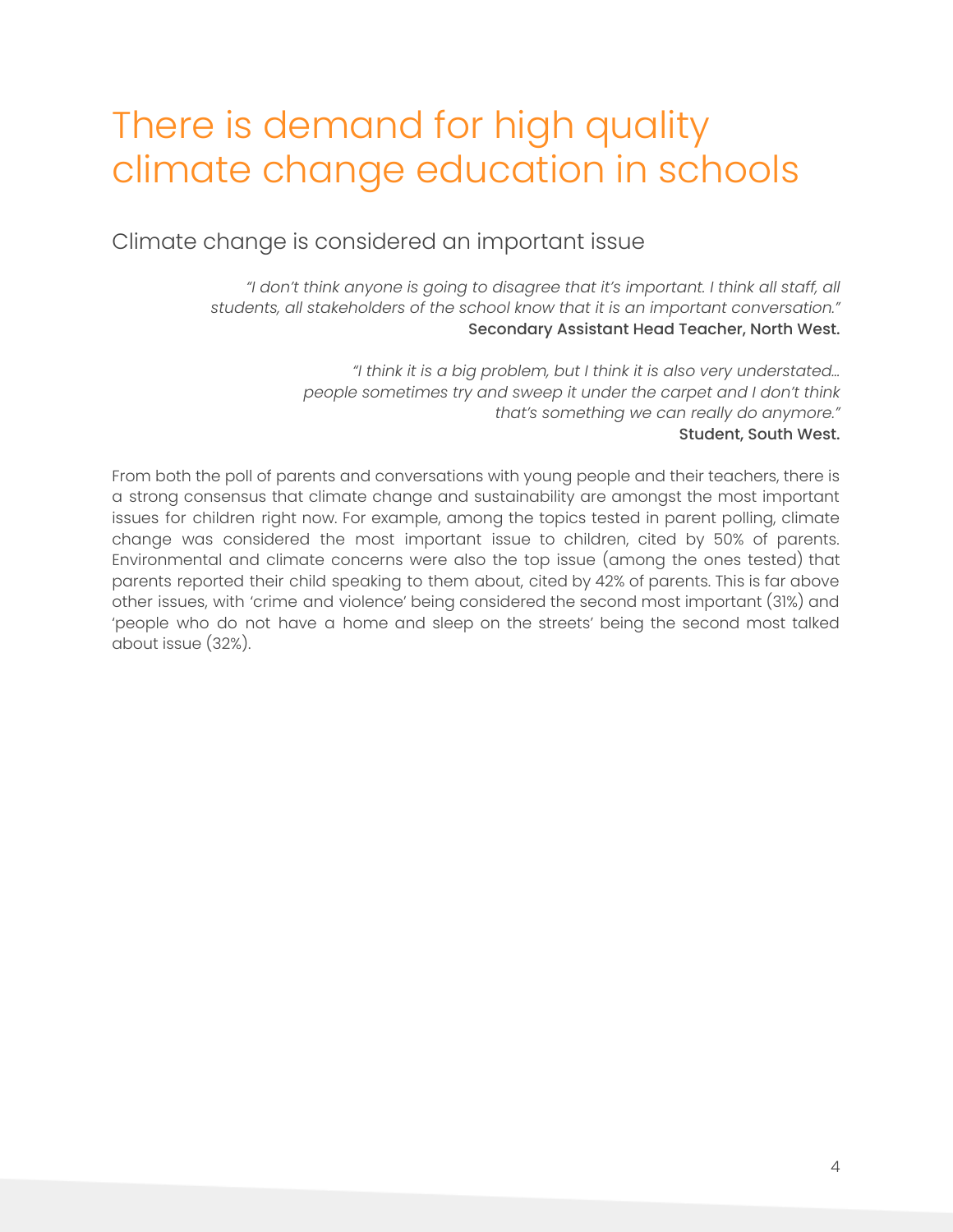

Has your child spoken to you about any of the following issues or subjects?

Exploring this further through focus groups, our young people told us that climate change was indeed a big problem that they think needs more attention paid to it. Teachers in our focus groups were also aware of this, identifying that climate change was a top priority for their students - much more so than for older generations.

> *"It's quite obvious to see young people often speak up about it more than older people."* Student, South East.

*"I would say they are much more aware of it than I would have been at their age. It's much more of a discussion and a topic for them."* Secondary Teacher, South East.

*"I know for a fact that it is certainly very high up on the agenda for students, and I think generationally it feels like young people are much more concerned with it than older people are.*" Secondary Head of Department, London.

<span id="page-5-0"></span>Learning about climate change is therefore important, and people think schools are the best place for it to be taught

> *"I think it is important that school does educate about it and I don't think that there's any age that's too early. It's just how you introduce it."* Primary Teacher, North West.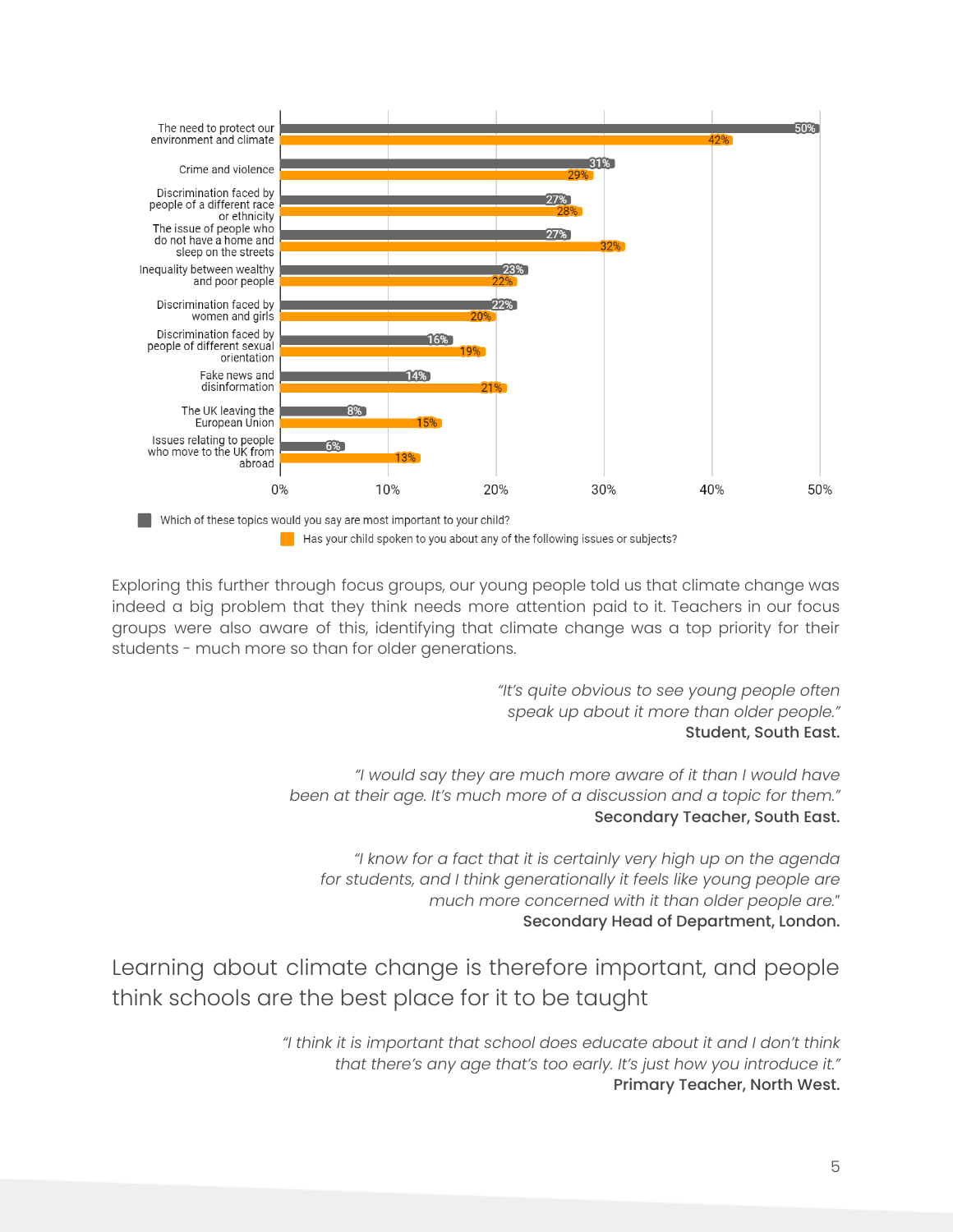With climate change being considered the most important issue for young people, it follows that the vast majority (84%) of parents thought that it was important that their child be taught about it. This is not to say that parents don't want their children to be taught about other issues too, as polling data also shows that, for example, 92% of parents think it is important for their children to be taught about online safety. It is clear, therefore, that parents think learning about current issues in the world - including climate change - is important for their children as part of their overall education.

Delving deeper into *why* 84% of parents thought that it was important that their child was taught about climate change, it became apparent that increased climate change education was considered by parents to have many benefits for young people, such as making them more engaged with the issue (43%). Many parents also agreed that climate change education provides transferable skills, such as problem solving (58%) and critical thinking (52%).

Which of the following have you experienced as a result of your child learning about climate change in school, if any?

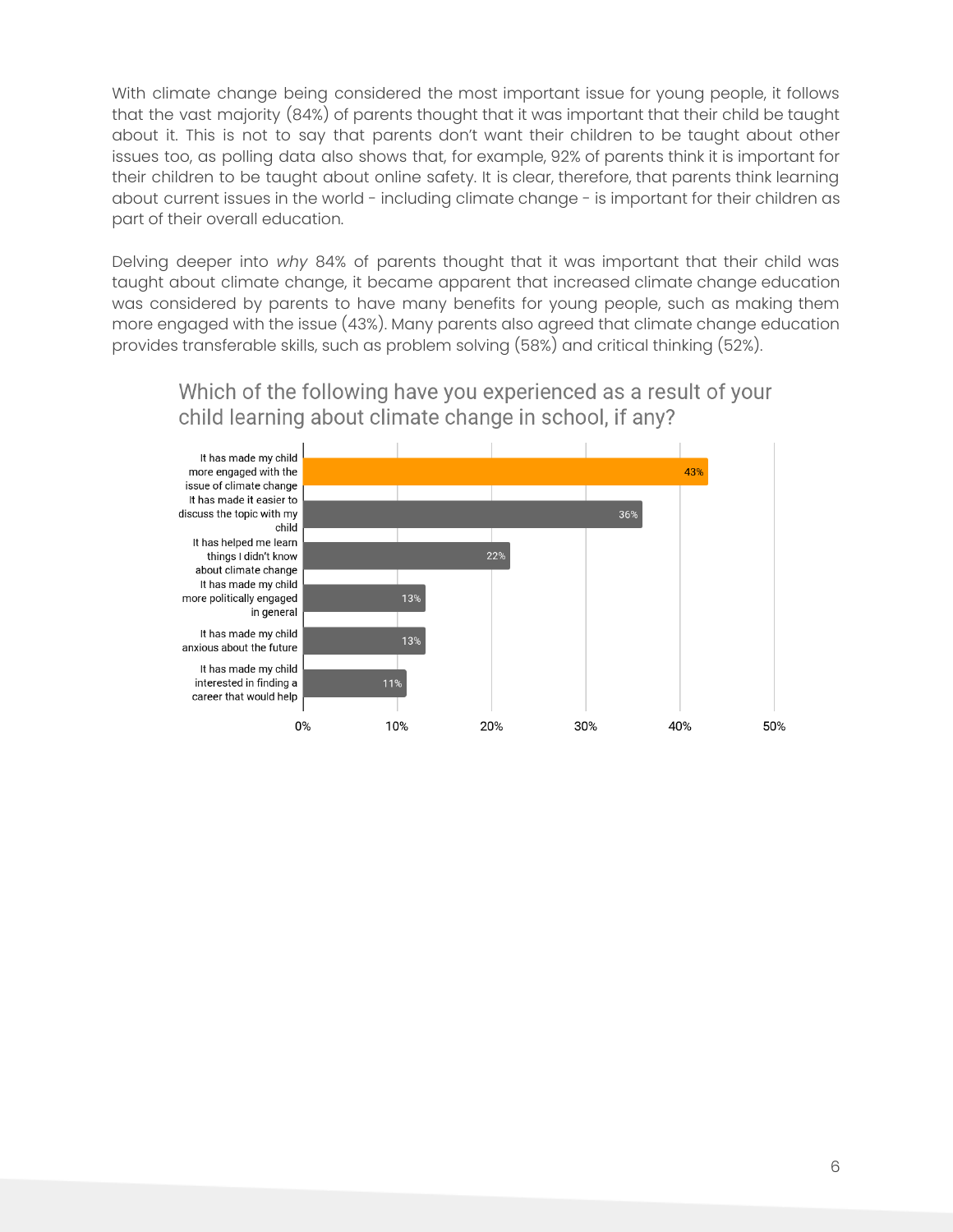What, if any, transferable skills do you think children would gain from Climate Change Education?



In terms of *where* parents would like their children to learn about climate change, schools were by far the most popular source (72%), with books coming a distant second (37%) and social media being the least preferred (11%). This was even the case across groups of parents with lower levels of concern for climate change, where schools remained the top preferred source.

Which would you most prefer your child to learn about climate change from, if any?



This is because parents overwhelmingly trust schools as the place where climate change education should take place, with 85% of them trusting schools and teachers to be fully equipped to teach the topic. This was the third highest score among topics tested, above mental health (81%) and just behind online safety (90%) and healthy eating (86%).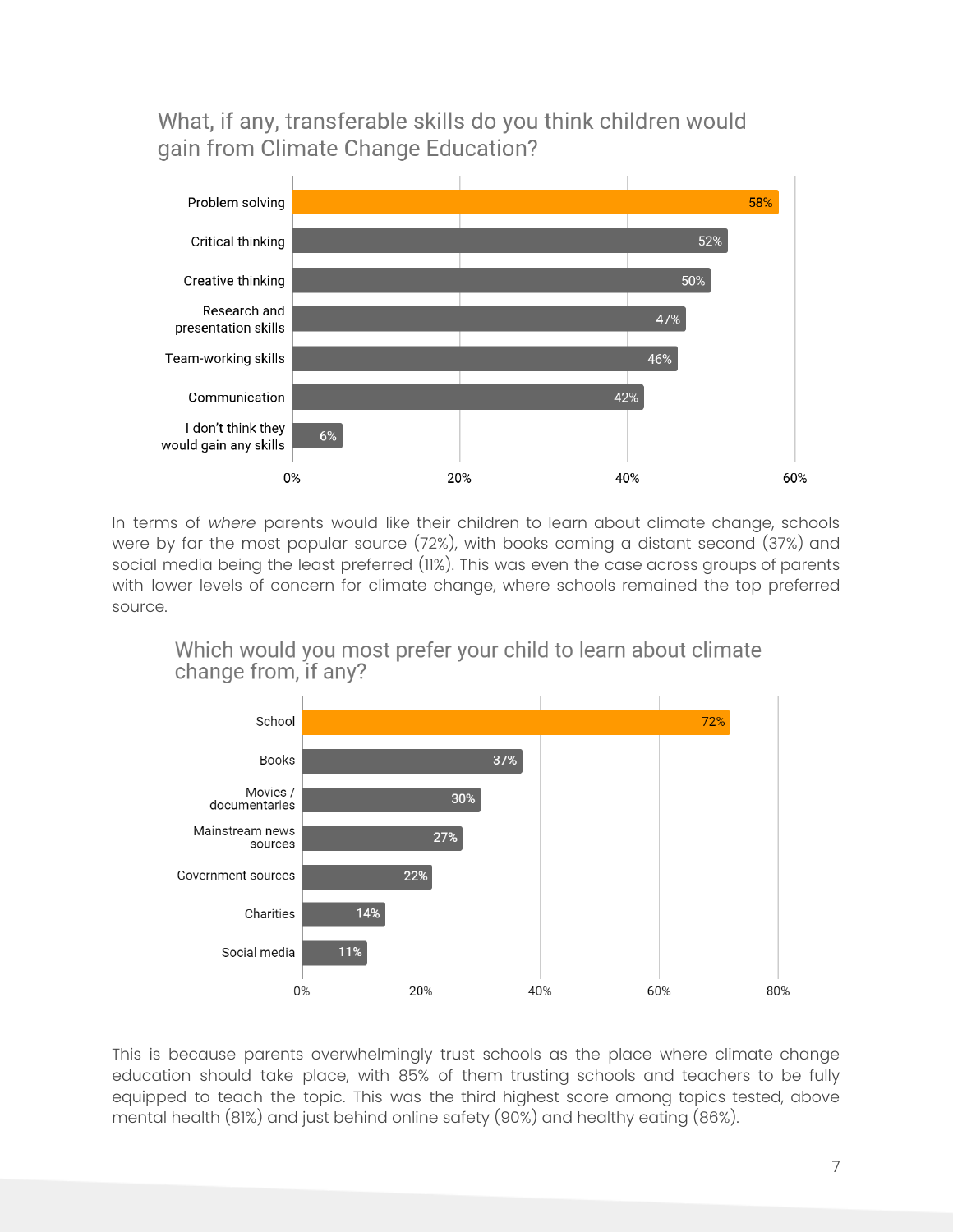To what extent do you trust, or not, schools and teachers to be fully equipped to teach about the following?



Focus group discussions also confirmed that teachers and young people think it is important for climate change to be covered in schools, with primary teachers specifically stressing that early exposure to climate change education in schools is important for children. It was thought that this is especially true in the present day where there is so much information available on the internet and through social media, making it important for school to act as a filter for what is potentially unreliable or biased.

> *"I think early exposure is a good thing, because it opens the channels for further on into school when they can talk about it in more detail and perhaps when they have a greater understanding of it. I think it is good to sow the seeds while they're in early years…and if it sticks in their long term memory, when it's brought up further on in school, they've had a gateway to it."* Primary Teacher, North West.

> > *"Early exposure can change lifestyle choices."* Primary Teacher, North West.

> > > *"The earlier the better."* Primary Teacher, North West.

*"I think there is a wealth of information that is easily accessible, but unless it is the top hit on google and the first click that students go to, there's a real danger that they're getting a potentially biased opinion."* Secondary Assistant Head, North West.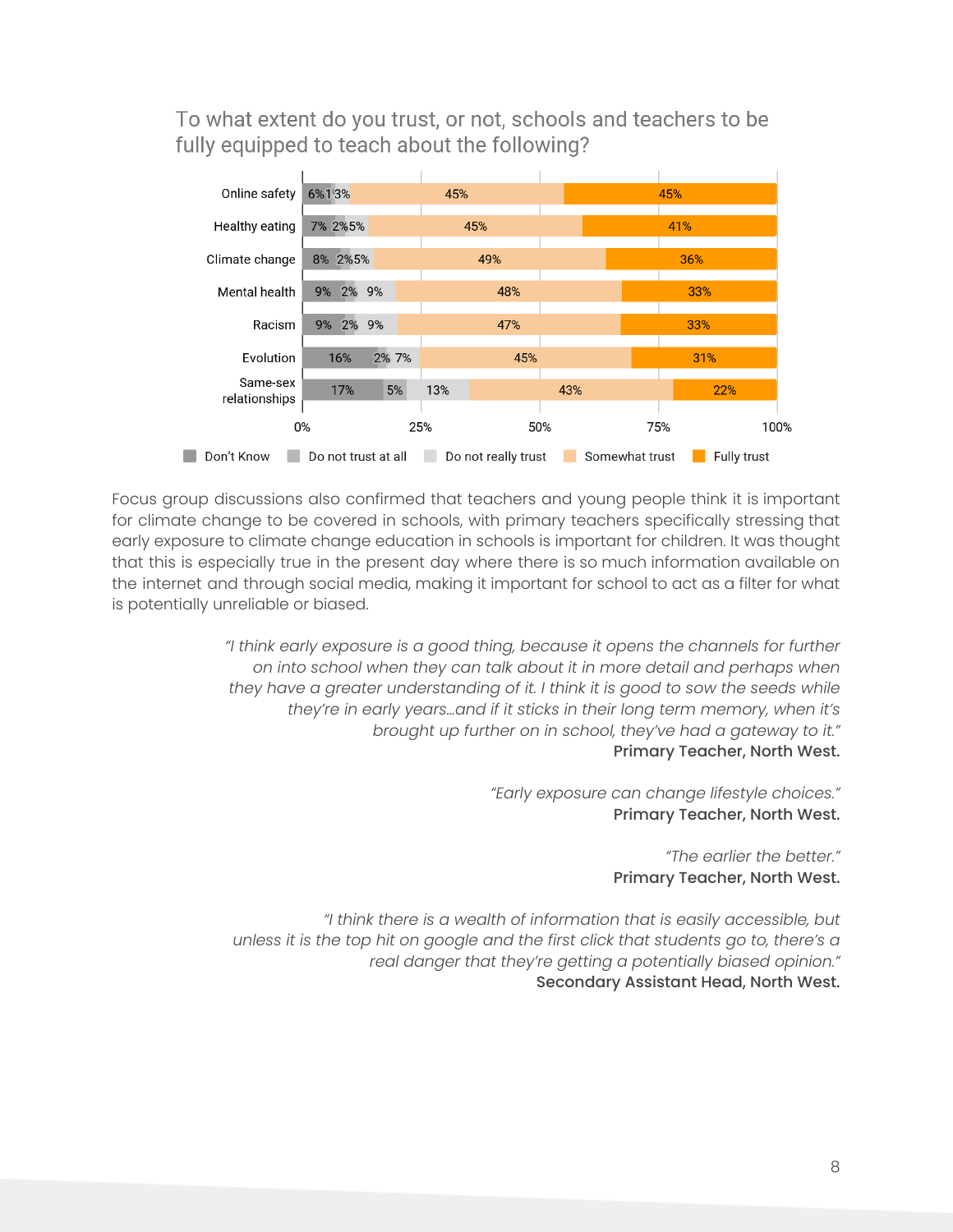### However, the current availability and consistency of climate change education could be improved

<span id="page-9-1"></span><span id="page-9-0"></span>Climate change is discussed in schools less than people want

*"I wouldn't say that it is something that is regularly talked about in our school."* Primary Teacher, North West.

*"You just don't get taught about it at all…you'd never hear about it from a teacher."* Student, North West.

The majority of parents (69%) think that their child has been taught about climate change in school, with only one in ten (11%) thinking that their child hasn't. This means that climate change is considered by parents to be taught more in schools than racism (56%) and mental health (53%). Senior leaders were also in agreement with this, mentioning how climate change and sustainability might appear in lessons such as geography, chemistry, biology or PSHE. The young people we spoke to (as well as the teachers) gave a different perspective, with many saying they had gone years without anything being taught to them on climate change, and we discuss this in more detail later in the report.

> *"It's definitely mentioned in the science curriculum, it's definitely mentioned within our form time programme, and it is touched on in a PSHE manner as well…it also partly overlaps with some geography work as well."* Secondary Assistant Head, North West.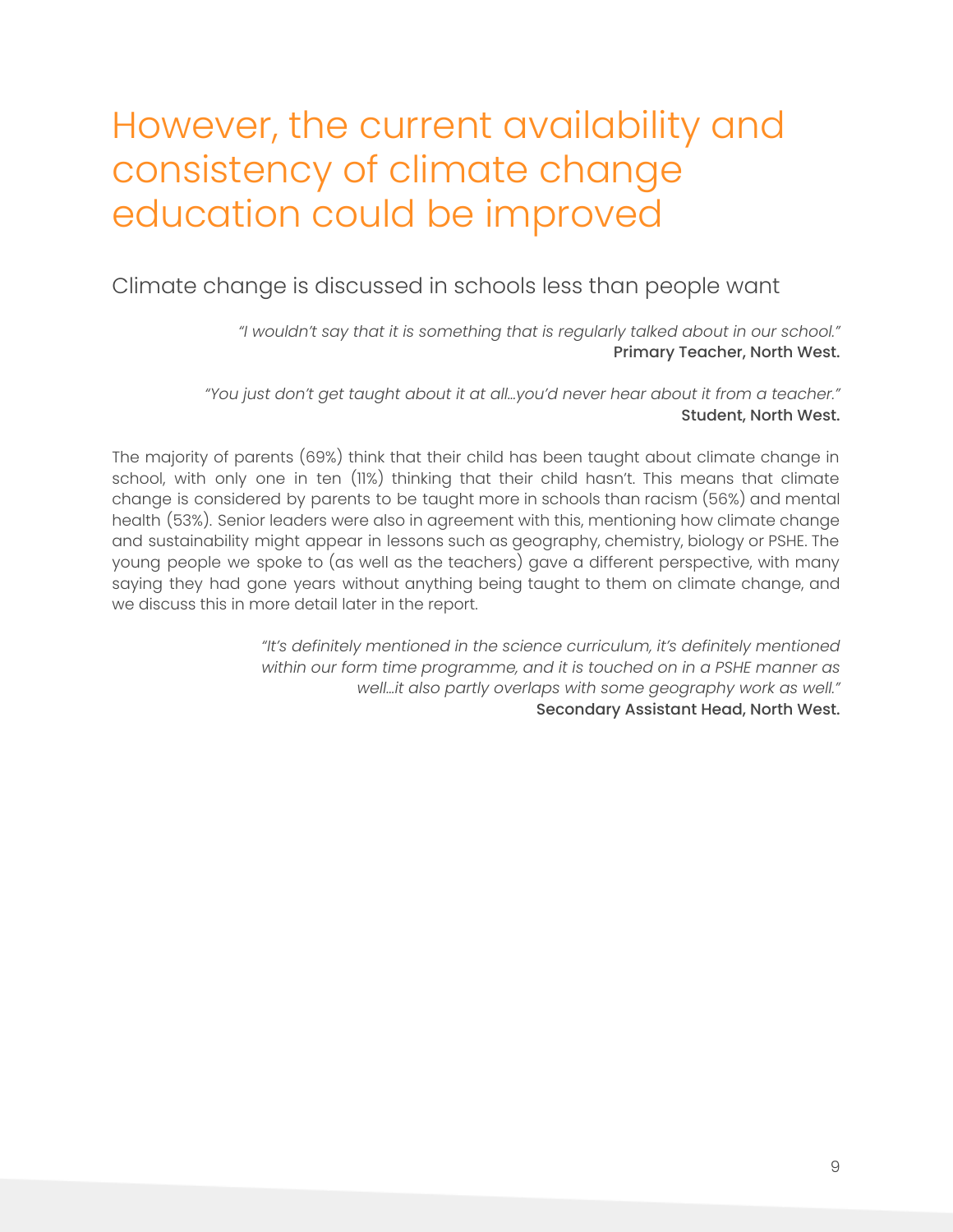Has your child has been taught about the following topics in school?



45% of parents agreed with the statement that there is not *enough* education about climate change in school. When asked what they would like to see more of, the highest scoring topics were 'environmental initiatives in their school (e.g. composting, cycling schemes, food growing)' with 42% and 'discussions and activities to encourage personal action for the environment (e.g. how to recycle, how to not waste energy, composting, green transportation)' with 33%. In our focus groups students and teachers alike expressed concern about the level of climate change education in schools and an interest in increasing this amount.



Do you agree or disagree with the following: There is not enough education on climate change at schools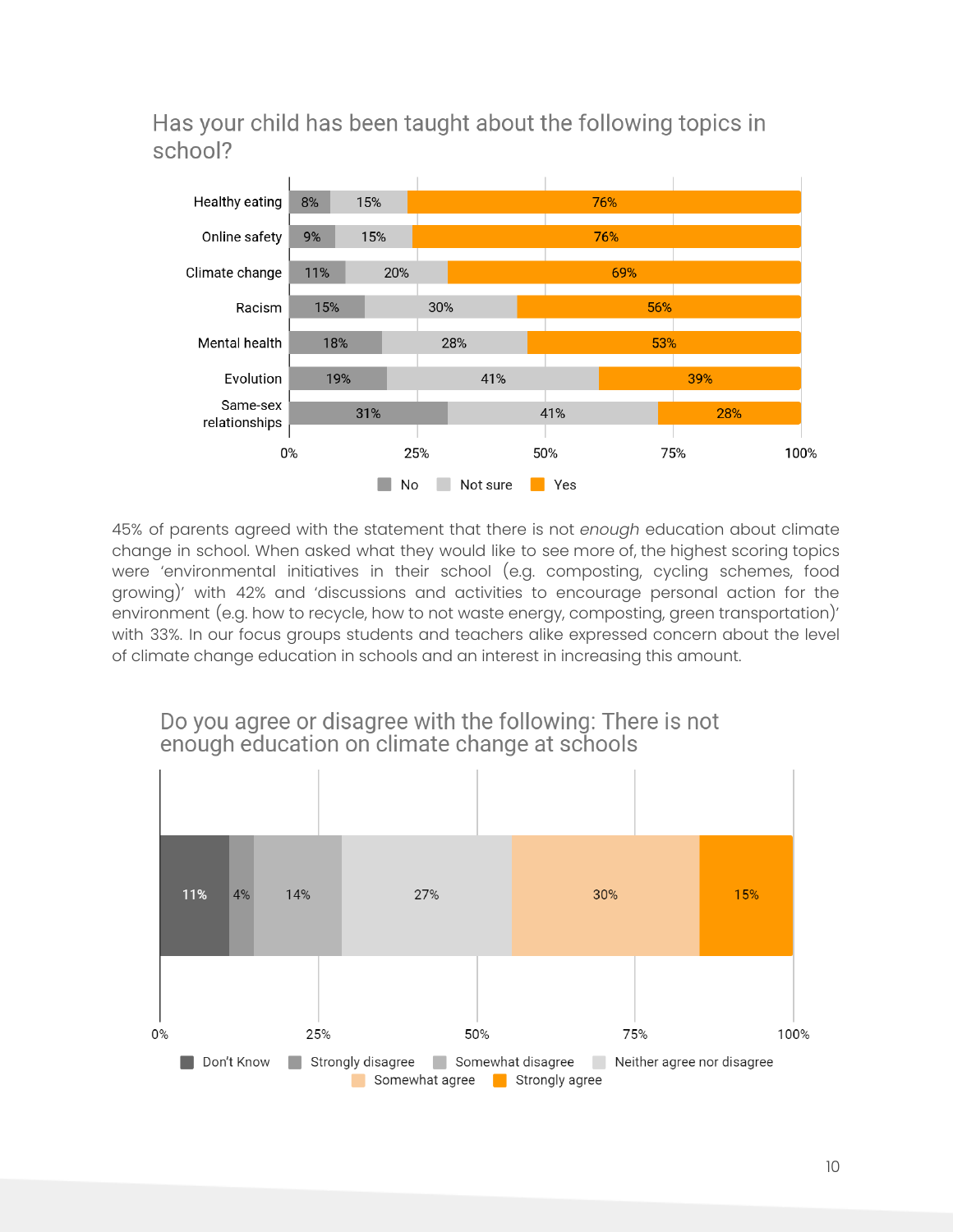*"I feel like it is not discussed enough [in school]. I feel like it may be a tick box, a one lesson thing, if that."* Secondary Teacher, London.

> *"I don't think it gets talked about enough in schools."* Student, North West.

*"It doesn't get taught an awful lot in my school."* Student, South East.

*"I think the last focus I had on climate change was in primary school. I don't even think I did anything proper on it in secondary school at all. I didn't take geography as one of my options, so the second I stopped doing it, that was the last time I heard about climate change for ages."* Student, North West.

Even though social media was the least preferred (11%) platform by parents for their children to learn about climate change from, students expressed how social media was actually one of the most common sources of information for them on climate change.

> *"Where I get most of my information from is online and social media… because even though it's pushed in my school, they're not really doing anything. They just mention it every once in a while."* Student, South East.

> > *"The media is one of the main sources of education for young people nowadays, whether it's TikTok, Facebook, TV, YouTube."* Secondary Teacher, London.

We heard from teachers that a consequence of this availability of information on social media led to - despite climate change being considered the most important and most spoken about issue for children by parents - these issues often following trend cycles for young people. As a result, there were reports from teachers that there was a risk climate change might drop down the agenda at the expense of COVID or other social issues. One teacher even mentioned there was a risk that climate change might be avoided as a conversation for some young people because they have accumulated so much anxiety about other issues that they don't even have the capacity to think about something as long-term and existential as climate change.

> *"For me personally, it's always been something that is at the forefront of my thinking and how I lead my daily life. But when COVID hit, it really took a backseat."* Secondary Teacher, South East.

*"I think so many students now have so much anxiety, post COVID, that they don't really have the capacity at the moment to think about something like climate change. Actually, they're trying to get through the day."* Secondary Head of Department, London.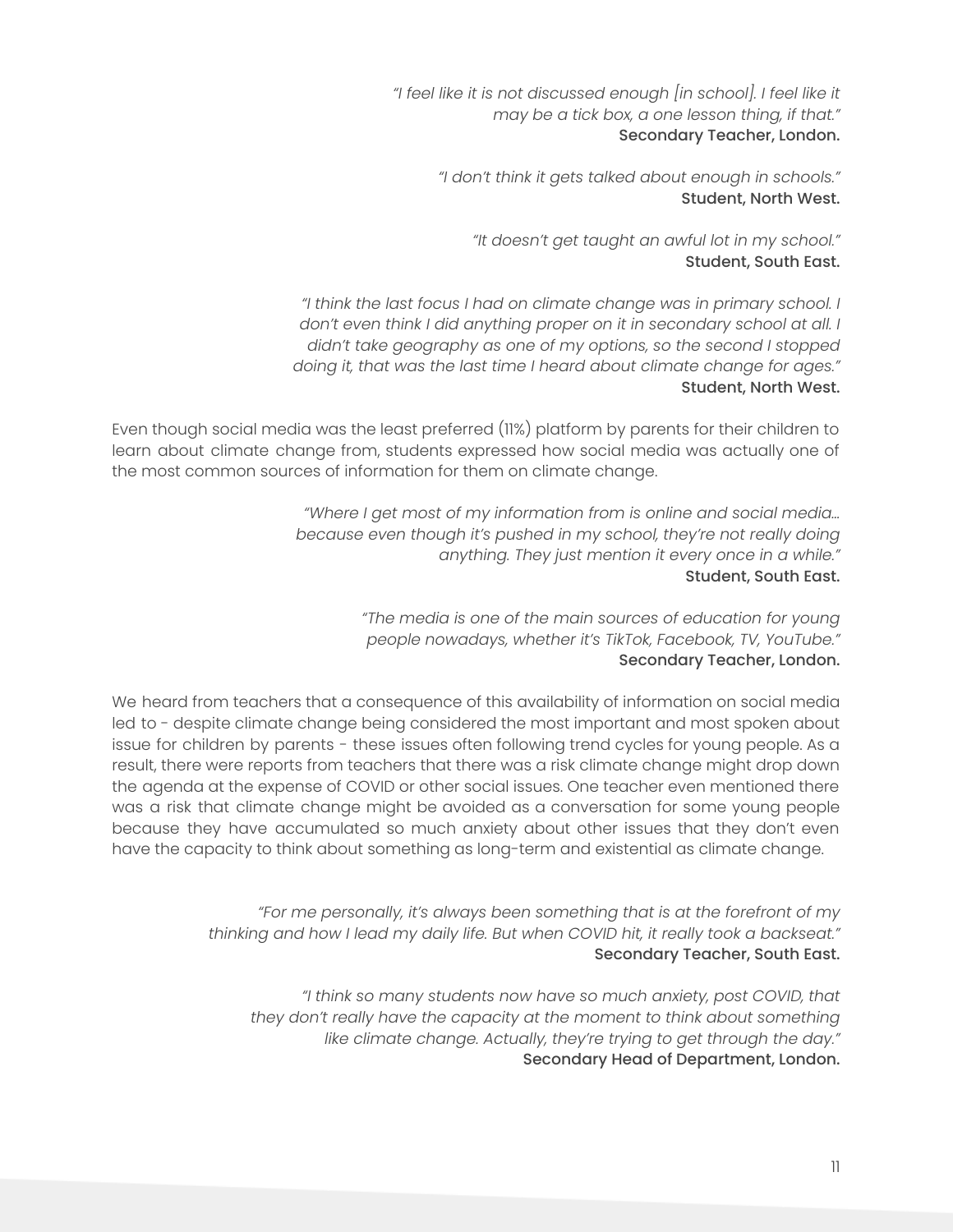### <span id="page-12-0"></span>As well as concerns about the amount it is taught, teachers and young people are concerned about the quality of teaching too

*"If you asked me now to try and recall something specific from a climate lesson I've been taught, I couldn't."* Student, West Midlands.

*"I've taught a range of humanities. Even within geography it's covered lightly, but not in enough depth to make an impact on the children."* Secondary Teacher, South East.

Even though most parents (69%) reported that their children are taught about climate change in schools, many did not have a clear sense of the quality of that teaching. For example, when asked how they would rate the quality of the education their child received on climate change in school, 40% of parents felt neutral or didn't know. Whilst over half (56%) of parents said that the quality of teaching on climate change their child received in school was either high or very high, this was still the second worst topic tested. In contrast, online safety and mental health received 70% and 68% respectively.



In general, how would you rate the quality of education your child has received at their school on the following topics?

Furthermore, despite 85% of parents trusting schools and teachers to be fully equipped to teach about climate change, through conversations with teachers we found that they did not think their school provided them with the right tools to teach about climate change properly. This follows a survey conducted by Opinium in 2020, on behalf of Teach the Future, which found that almost a third (30%) of teachers are not very or not at all confident in teaching about climate change, with 18% citing underconfidence or lack of expertise as a barrier to teaching about climate change in their lessons. $^{\rm 3}$  Building on this, in our focus groups teachers reported feeling ill-equipped and unconfident in answering questions asked by their students and said they felt worried that they would leave their students more worried or anxious than they were before.

<sup>&</sup>lt;sup>3</sup> https://www.teachthefuture.uk/blog/new-research-shows-nearly-three-quarters-of-teachers-havent-received-enough-training-on-climate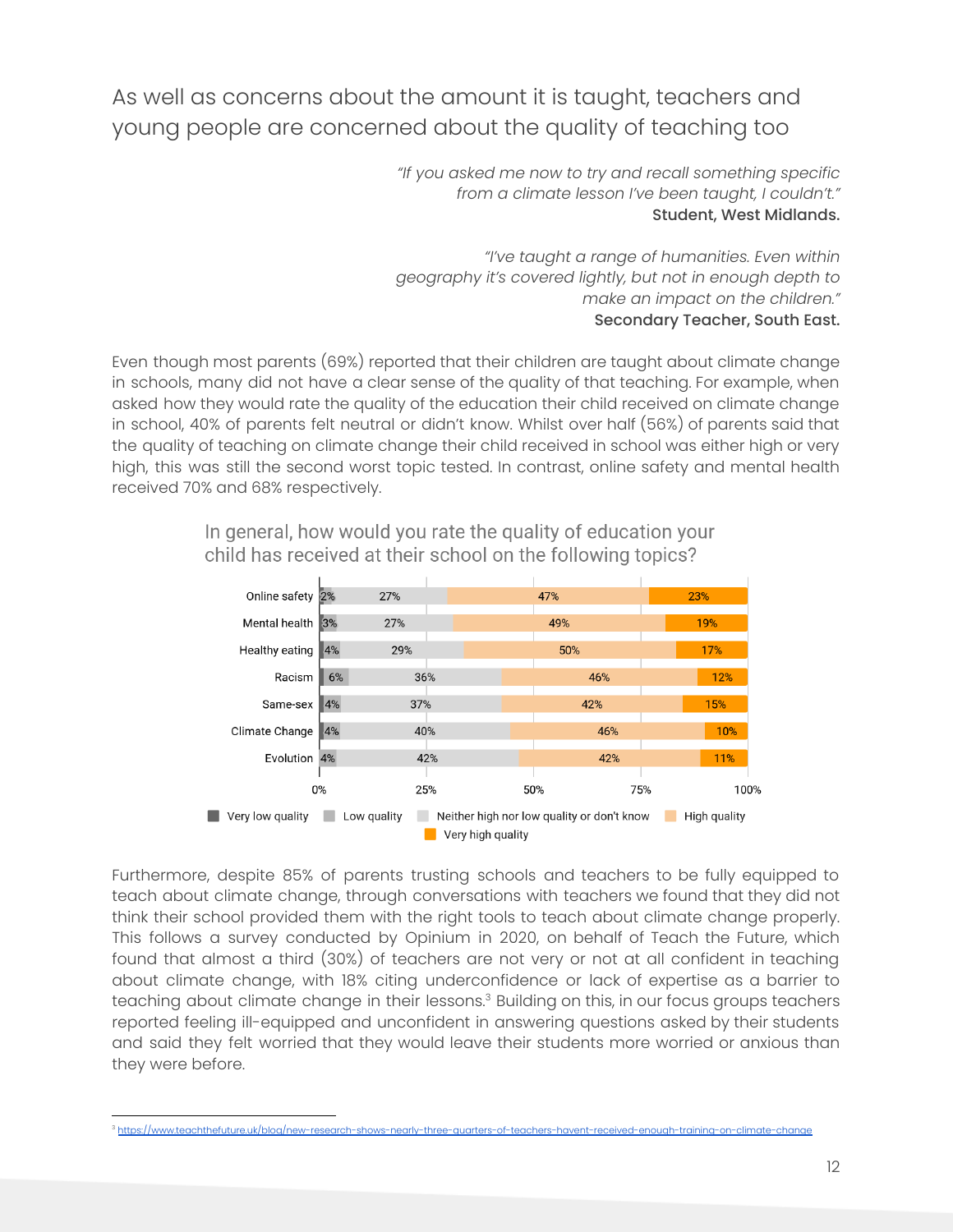*"I could talk about climate change in the sense that this is my opinion on what's happening, and also in the broad sense. But statistically I don't know enough. I would need to have the information taught to me to be confident…mine would only be based on what I've just read, in my own time."* Secondary Teacher, London.

> *"I couldn't be questioned on the science of it confidently at all…I definitely do not feel comfortable 100% in being able to answer all of their questions, or not to leave them more confused than when they perhaps started. Which is not great."* Secondary Teacher, London.

*"I think as educators, being equipped with knowing the balance between what to give them and then what would cause more anxiety is the real play there."* Secondary Teacher, North West.

> *"I would have to go off on my own, at home, do my own research, do my own resources. There is no time at school."* Secondary Teacher, London.

Whilst only 13% of parents reported their child being more anxious about the future since learning about climate change in school, there was consensus in focus groups that poor quality climate change education, coupled with the difficulty of schools/teachers acting as the necessary buffer against unreliable and biassed sources, could lead to potentially detrimental effects on students' mental health and wellbeing. Whilst it was important for children to know about it, many teachers were afraid that teaching about climate change without the right resources would just add to students' already high anxiety levels and feed into a general feeling of hopelessness. At the same time, they felt that teaching about climate change without the right resources, support and training would also impact their own wellbeing, with one teacher mentioning how it seems "hard to see the point in your daily life" when you focus too much on climate change.

> *"I think a lot of young people are aware, and there is consensus to do your bit. But a lot of the time, it just feels out of your control. We're not the policymakers, we can't stop the big corporations that contribute more to the crisis than we do in our whole lives. It just feels disproportionate."* Student, West Midlands.

> > *"I think individuals know about it and they want to change it, but because they feel like they can't change it on their own, they won't spread awareness on their own, so it won't ever go anywhere."* Student, North West.

*"You feel quite helpless. There is nothing that you feel like you can do."* Student, North West.

*"I think it is a massive issue and something that I think is so big that if I thought about it all the time, I wouldn't be able to go about my daily life."*

Secondary Teacher, London.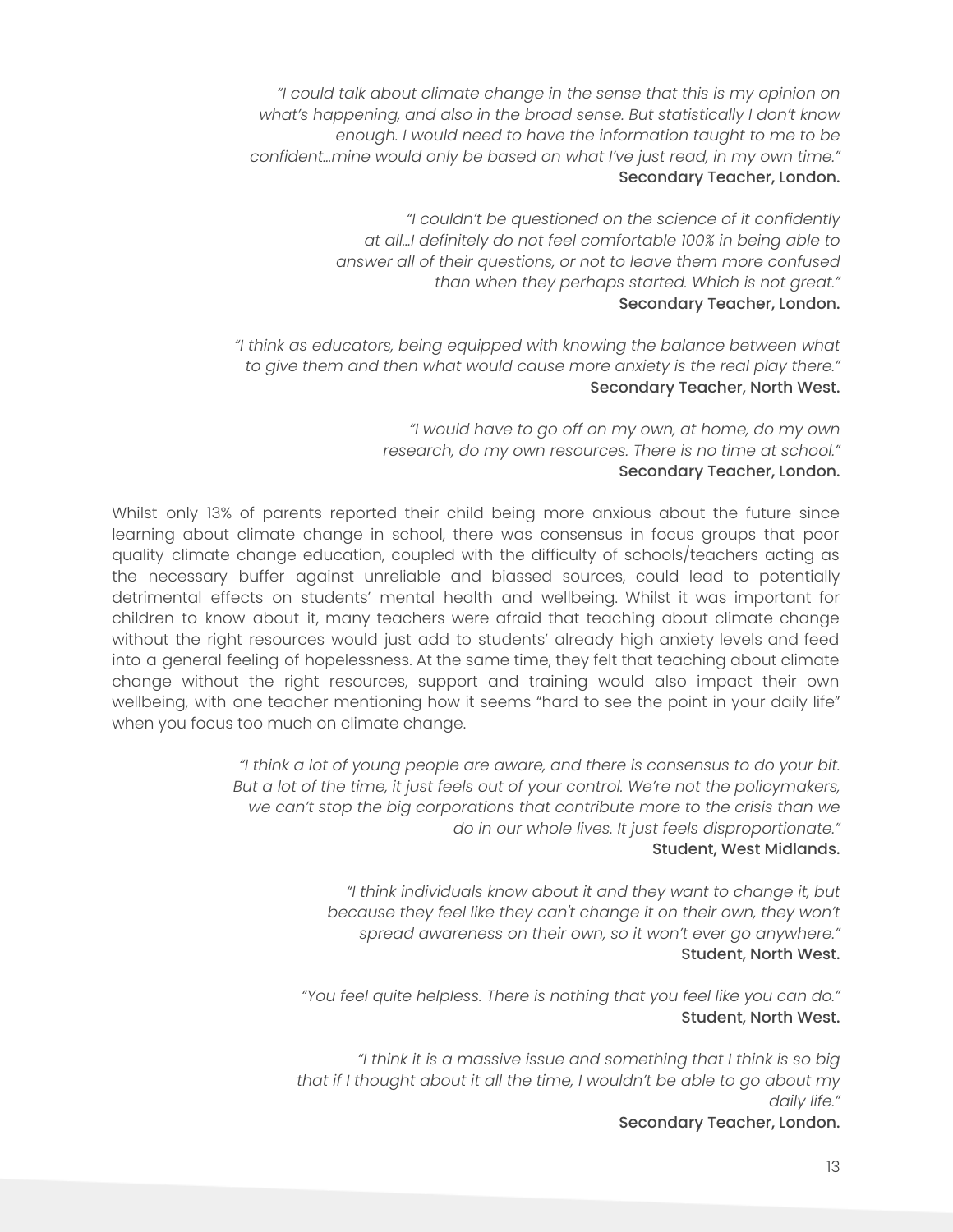#### <span id="page-14-0"></span>Students feel their teachers are not interested in teaching about climate change and sustainability…

In talking to our group of young people it became apparent quite quickly that whilst the students did indeed want to learn about climate change and sustainability, especially in school, they felt like their teachers simply weren't interested in teaching about it. There was a feeling that teachers only wanted to focus on the core essentials of their job and did not have the desire or inclination to do anything outside that.

> *"I feel like they [the teachers] are not that bothered about it [climate change], unless it is involved in what they do."* Student, North West.

*"I think there is a real culture in schools of teaching the bare minimum, for the teachers especially."* Student, South West.

*"It feels like they're doing it for the sake of it, and then not really going all the way to encourage anything further than it."* Student, West Midlands.

If anything, our 17-18 year old students felt like they knew more than their teachers when it came to knowledge on climate change and sustainability, which meant that they wouldn't even want to go to their teachers if they had questions and chose instead to use other sources of information, such as social media or the news.

> *"I think…we know the same as our teachers or we know more than them."* Student, South East.

*"I personally wouldn't go out of my way to ask a teacher to do a lesson on climate change. I don't know what I would get out of it. If I wanted to learn about climate change, I would go to the news."* Student, West Midlands.

As such, students felt like it was a lottery that depended on how interested their teacher or overall school was in climate change as to whether they would be receiving the right level and quality of climate change education.

> *"It depends how passionate your teacher is about it."* Student, North West.

> *"Depends how much the school wants to invest in it."* Student, South East.

*"If a lot of students come together and they go to someone who they know is passionate about that subject, I think that's the only real way you can get something done about it."* Student, North West.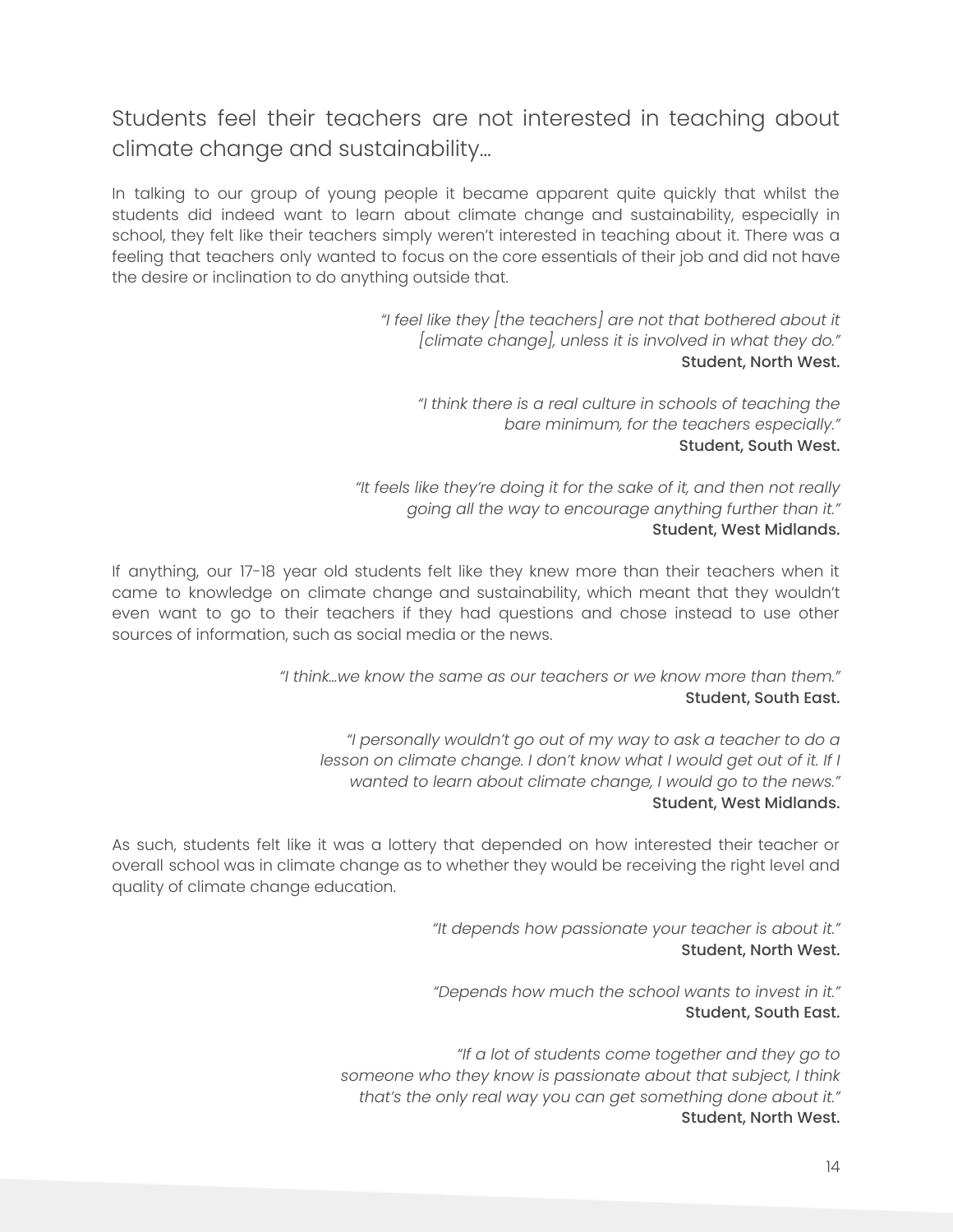#### <span id="page-15-0"></span>…however teachers are interested, but feel they are not given the scope to teach it.

In contrast to what the students thought, we heard that teachers were actually very interested in providing high quality climate change education for their students - across all subjects. Instead of a lack of interest, as perceived by students, teachers felt the issue was more about whether the school and the senior leadership prioritised it as an issue.

> *"I wouldn't say the support is there either. Because there are bigger things going on at school. The pressure of getting results, the pressure of getting those grades for students. That's the priority. Talking about climate change…I could do that with year seven/eight. But from year nine onwards, forget it. They [senior leadership] want to hammer everything else, not climate change – and I think that's why it is not in the curriculum as well to begin with."* Secondary Teacher, London.

> > *"If it's not a priority for SLT, it could get lost."* Primary Teacher, North West.

For teachers, they wanted the right tools and resources to provide quality climate change education. They said that, guided by the national curriculum and content for examinations, senior leadership decides on the school's curriculum and ethos, and therefore have some power to give teachers the scope to teach about climate change if they want to. However, it was thought that senior leadership was too focussed on academic performance and especially at the moment - COVID catchup.

> *"I don't think it has really been a priority in the last eighteen months in our school with the amount of children in and out."* Primary Teacher, North West.

> > *"It would be nice if it was in the curriculum more."* Primary Teacher, North West.

Without senior leadership making it a priority for the school, teachers suggested that they would struggle to teach about climate change alongside all their other competing priorities. Teachers expressed how they are busy enough covering curriculum content, COVID catch-up and looking after the mental health and wellbeing of their students.

> *"As much as we'd like to teach them about climate change, time is so precious."* Primary Teacher, North West.

> > *"As teachers, we have a lot on our plates. Getting grades and making sure our kids' well being is OK – all the pressures of our job. Then you throw climate change in the mix!"* Secondary Teacher, London.

*"I feel like there is not enough time. Form time is really the only space where you can discuss it open endedly, but for most of us that is*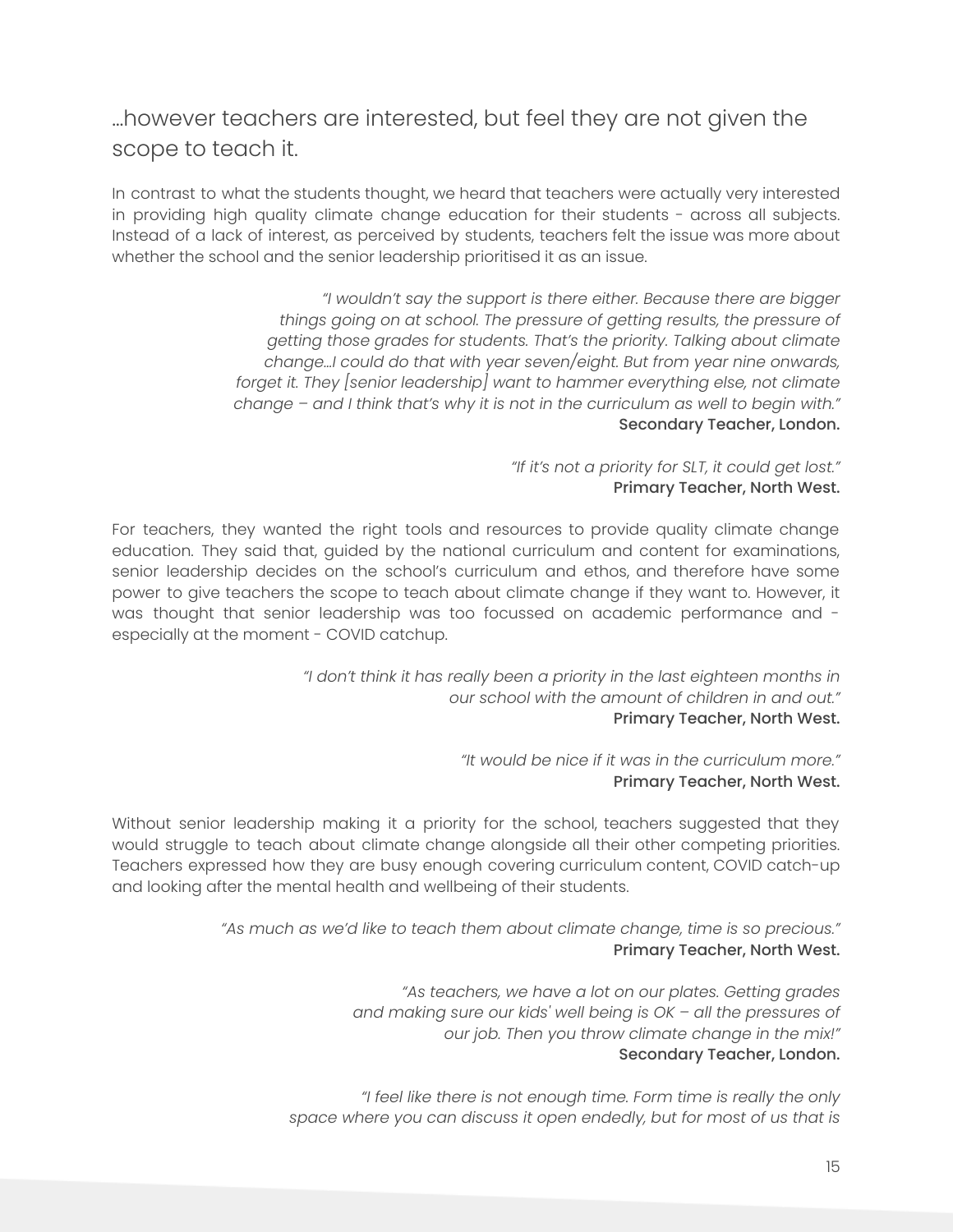*only 10-15 minutes. So there's not really enough space or time to discuss the issue, whereas it should be given so much importance."* Secondary Teacher, South East.

*"It'd be lovely to go off piste and discuss something like this [climate change] – and I'm sure the kids would generally find it quite interesting – but if it's not on the curriculum, I'm afraid I don't have time to talk about it."* Primary Teacher, North West.

The conversations we had with senior and middle leaders largely confirmed this. We heard that they felt as if there was already a lot to be getting on with in schools and that climate change was not at the top of their priority lists right now. For them, even though climate change and sustainability are included in some subjects the national curriculum, they felt as if they did not have the capacity to go above and beyond the minimum.

> *"I've got enough to do. Within schools, we all have enough to get on with."* Secondary Head of Department, London.

*"I think the poor new staff have got that much to worry about that this isn't going to hit the top of anyone's agenda to be blunt."* Secondary Assistant Head, North West.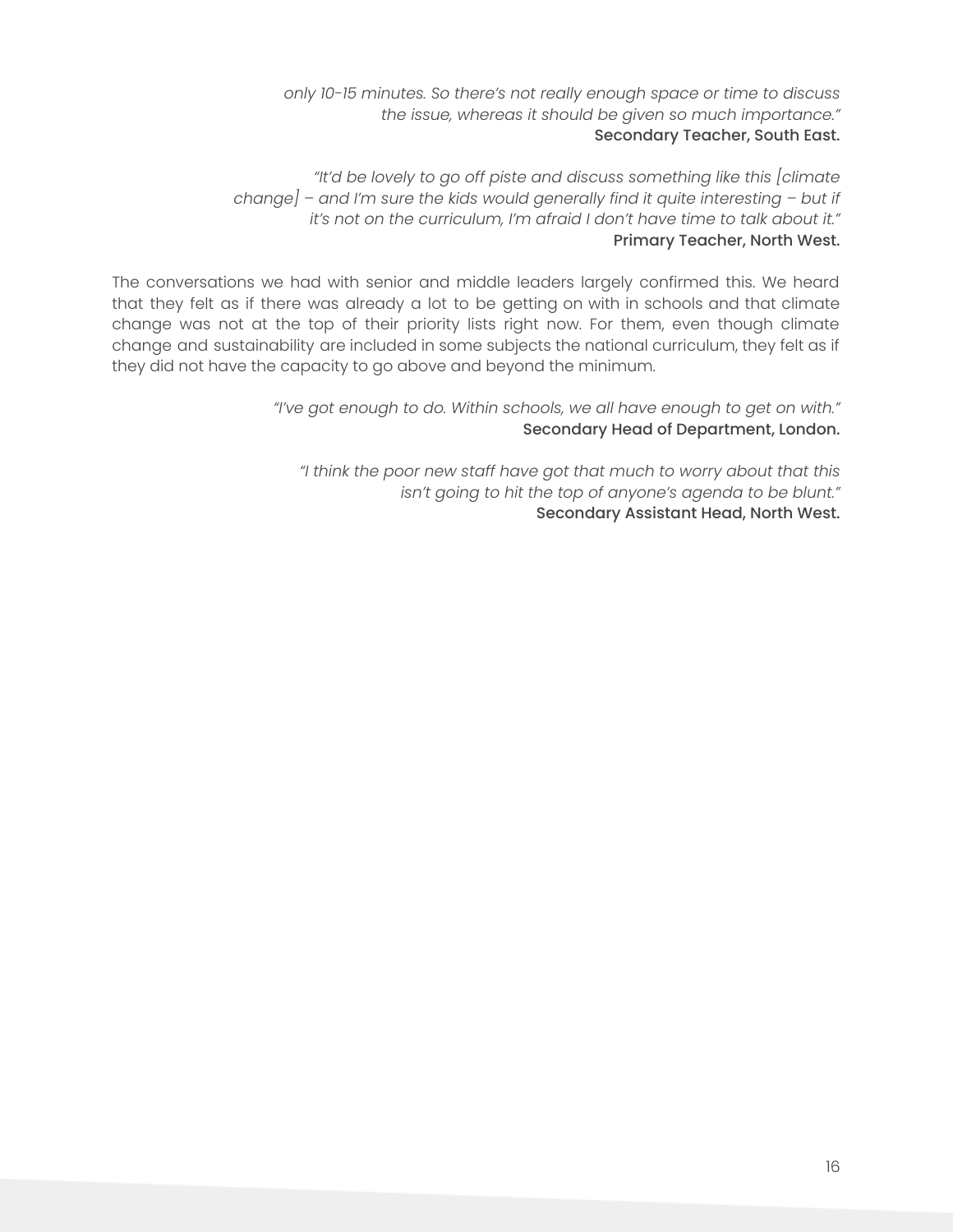# <span id="page-17-0"></span>Policy implications

It is clear from this research that climate change - and education about climate change - is an important issue. However, it is also clear that the availability and consistency of climate change and sustainability education at the moment in schools could be greater, and that teachers could benefit from further support to facilitate this.

As outlined in this report, we heard clearly from the young people we spoke to that they are very keen to learn about climate change and sustainability, but that they sometimes felt their teachers weren't interested. However, when we spoke to teachers we found support for teaching it more, but a sense that schools do not give them the time, confidence or resources to teach about climate change more consistently. As such, they were worried about leaving their students more confused or anxious than they might have started out.

In order to improve climate change and sustainability education, teachers therefore reported that they needed something that would both give them the time to teach about climate change and the right tools to feel confident in teaching about. We therefore believe there is potential space for an external organisation to take this on and deliver the training and support that teachers and leaders say they need.

> *"It would be really great as a teacher to be able to find a bank of resources, or a website or an organisation, where you can go to receive some training on how to deliver some content in an engaging way, with also some reliable facts and figures and resources, which are reliable and correct and scientifically accurate."* Secondary Teacher, London.

We also suggest that across schools and academy trusts, senior leaders should think about what more can be done to include climate change and sustainability within the wider ethos and culture of their school(s). This could be done working in tandem with the government or another external organisation - for example in the form of some kind of climate change and sustainability accreditation, as outlined in the government's recent strategy.

Finally, we also suggest that the government may wish to consider including climate change and sustainability more substantially and in more detail across the national curriculum.

Summary of policy implications:

- 1. That we believe there is space for an external body or organisation to provide the support that teachers and leaders say they need to improve the availability and consistency of climate change and sustainability education, free of charge.
- 2. That across schools and academy trusts, senior leaders (including sustainability leads) should think about what more can be done to embed climate change and sustainability within the wider ethos and culture of their school(s).
- 3. That Government may wish to consider including climate change and sustainability more substantially and in more detail across the national curriculum and within GCSE criteria. By this we mean ensuring they have both sufficient time and space in the curriculum and are embedded across a wide range of subjects.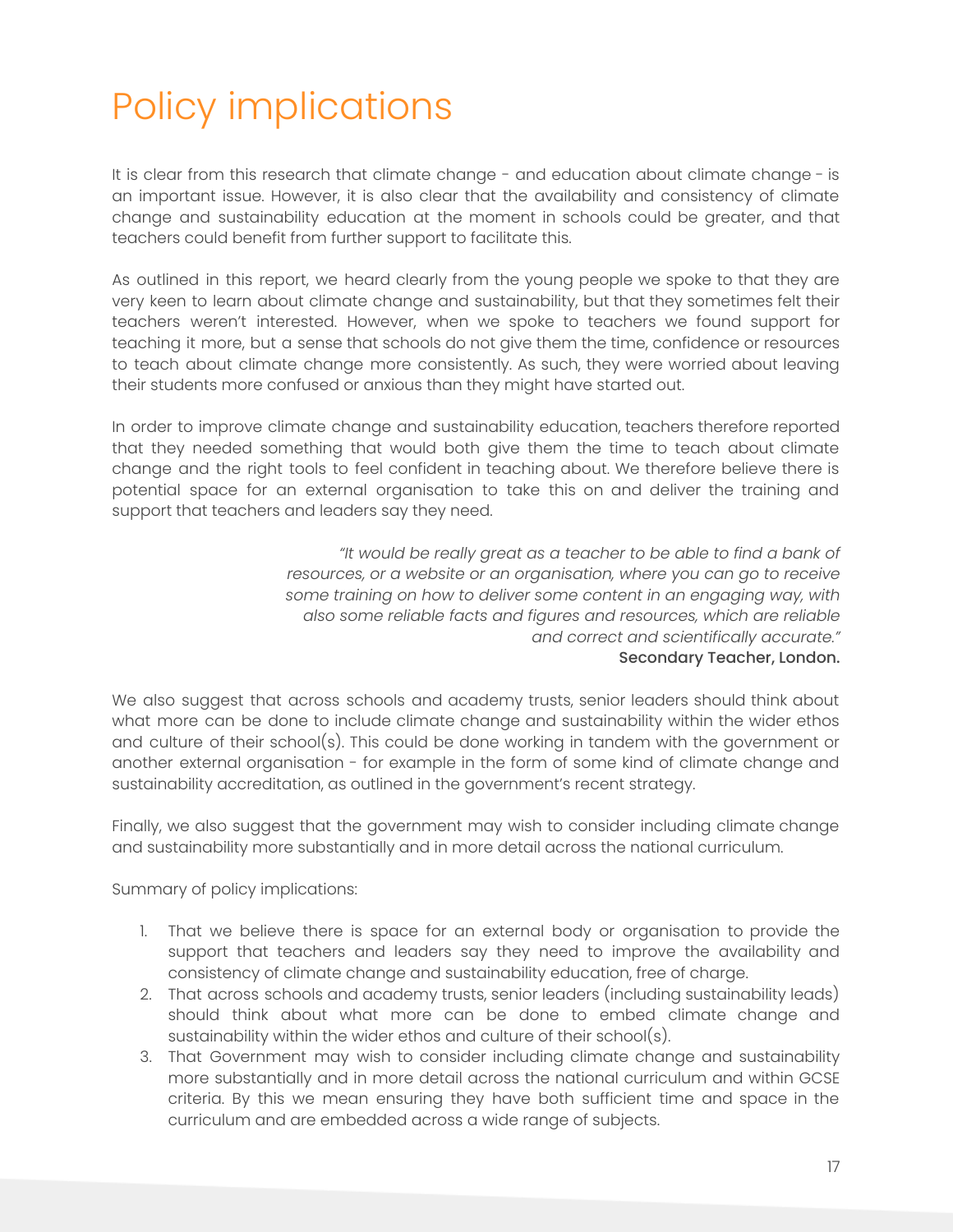<span id="page-18-0"></span>The role of an external body or organisation in supporting climate change and sustainability education

> *"It would take a lot of the pressure off us as teachers…because we are not climate scientists or people who have studied this on a regular basis. So being able to go somewhere that is a neutral source of research, referenced information, lessons, anything like that – I think it would be a relief and I think it would probably actually lead to me definitely talking about this in the classroom more if I knew I had a bank of resources I could call on."* Secondary Teacher, London.

In all our focus group conversations, ranging from young people to secondary leaders, there was an interest in - and enthusiasm for - the creation of an external body to support teachers in delivering high quality education on climate change and sustainability. For teachers, an organisation that could provide easy to use, practical and reliable information, as well as training, would help them save them time and instil them with more confidence to teach about climate change and sustainability.

> *"If such an organisation existed, I think it would be useful. Absolutely."* Secondary Assistant Head, London.

> > *"Anything that makes us feel more prepared but will engage the kids is always going to be a hit with teachers."* Primary Teacher, North West.

*"There's definitely scope for it. I'm all for having an expert in the school or a bank of resources, which are really good quality and correct and not false news to refer to when teaching climate change."* Secondary Teacher, London.

Teachers also placed great emphasis on having a single source of support rather than having to manually sift through different sources of information and training.

> *"There's a wealth of information out there, but it is ploughing through it to see what's valuable and what isn't."* Primary Teacher, North West.

*"I am confident that there is a lot of information that is highly accurate and relevant. But there is a separate skill in sourcing that and getting a balanced opinion from different sources."* Secondary Assistant Head, North West.

We also heard from teachers an interest in practical resources that related to tangible things in the real world, subject specific and cross-curricular lesson plans, support for after school club/extracurricular activities, case studies and educational games or apps.

> *"Some of the best courses I've been on have been where they give you practical ideas as well, of things that work and things that people have*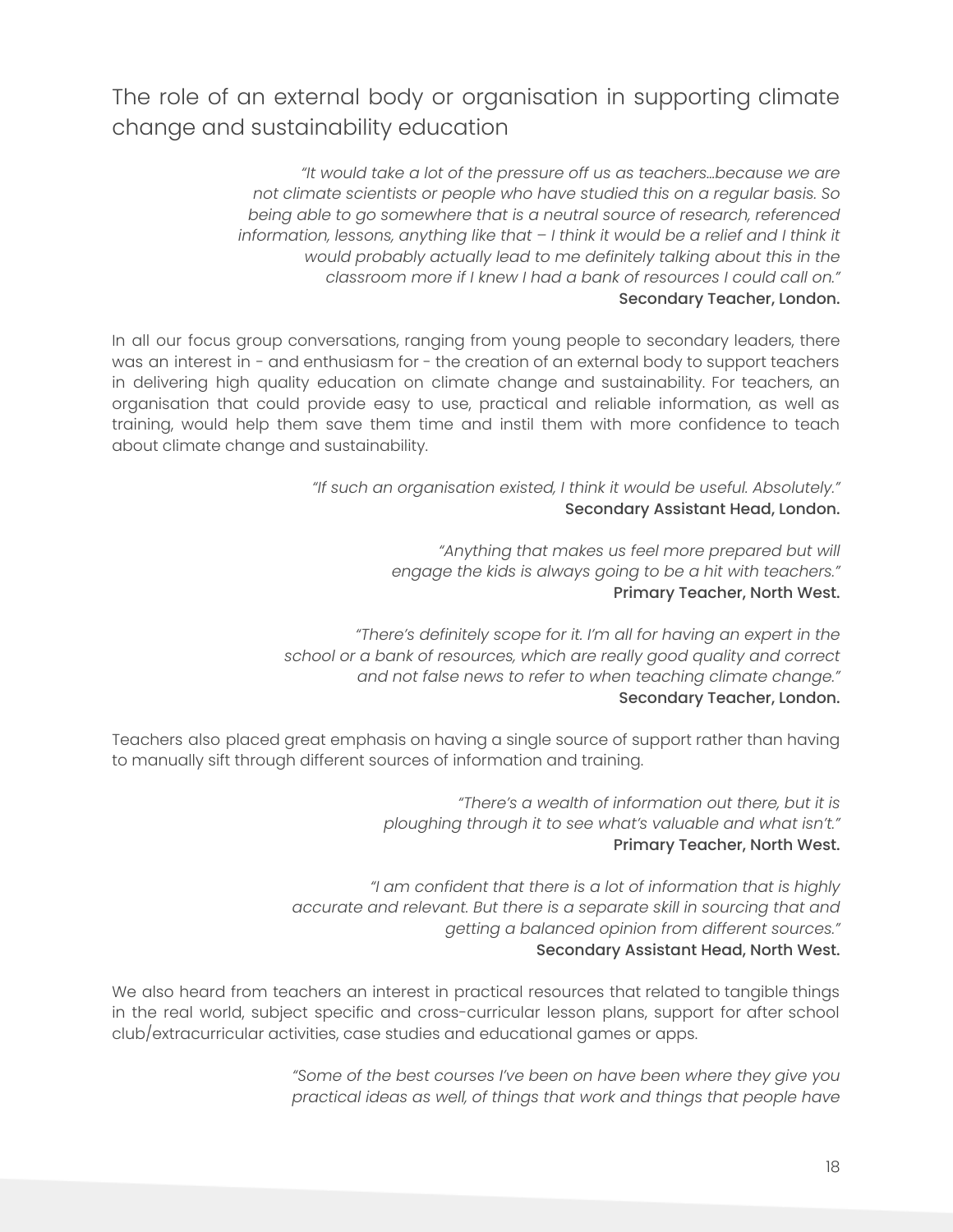*experienced in action and have worked for the kids. That makes it easier for the workload because you don't have to think of the ideas yourself."* Primary Teacher, North West.

One key potential barrier for such an organisation would be around releasing teachers for training. Teachers stressed that securing teaching cover for training events was almost as much of an issue as finding the budget itself. Any organisation would have to think about how it could offer training and support flexibly.

> *"The reality of actually implementing anything takes time…and it's not just the cost of going on the course, it's the cost of the cover for the day [and then figuring out how to implement what you've learnt]."* Primary Teacher, North West.

*"For SLT staff, that's probably their biggest priority: we need to get the students through their English GCSE. I don't think they would want me taking time out to go on that course."* Secondary Teacher, London.

*"I would love to have a qualification just stating that I am clued up and I'm competent enough to deliver this content."* Secondary Teacher, London.

### <span id="page-19-0"></span>Including climate change and sustainability in schools' wider culture and ethos

We heard from teachers that arguably the most important barrier to consider in driving change in schools is the need to get senior leadership behind the idea of supporting climate change and sustainability education in schools. Right now, the general sentiment amongst teachers is that some schools don't want to focus too much on the topic because of its complexity and the risks associated with getting it wrong. Without any actual incentive to teach it within schools, it was thought that the topic could be left untouched, even if a new organisation was set up which might help make it easier for teachers to teach about it.

> *"There are many great resources for many great things but you only use it if you have the time to access it, or if you're told to."* Primary Teacher, North West.

We therefore believe that the evidence presented in this report should act as a motivator for senior leadership teams to re-assess the level to which climate change and sustainability education is a core part of their school's ethos and culture. It is clear that the issue is of central importance to young people and parents, and so we believe there is a clear case for senior leadership teams to give it a greater priority within the running of the school. This applies in particular to new 'sustainability leads' for whom this will be a core part of their role.

As such, another core function of any external organisation could be to encourage senior leadership to support the teaching of climate change within schools. We heard from teachers that some of the best ways to do this might be through providing schools with some form of climate change and sustainability accreditation.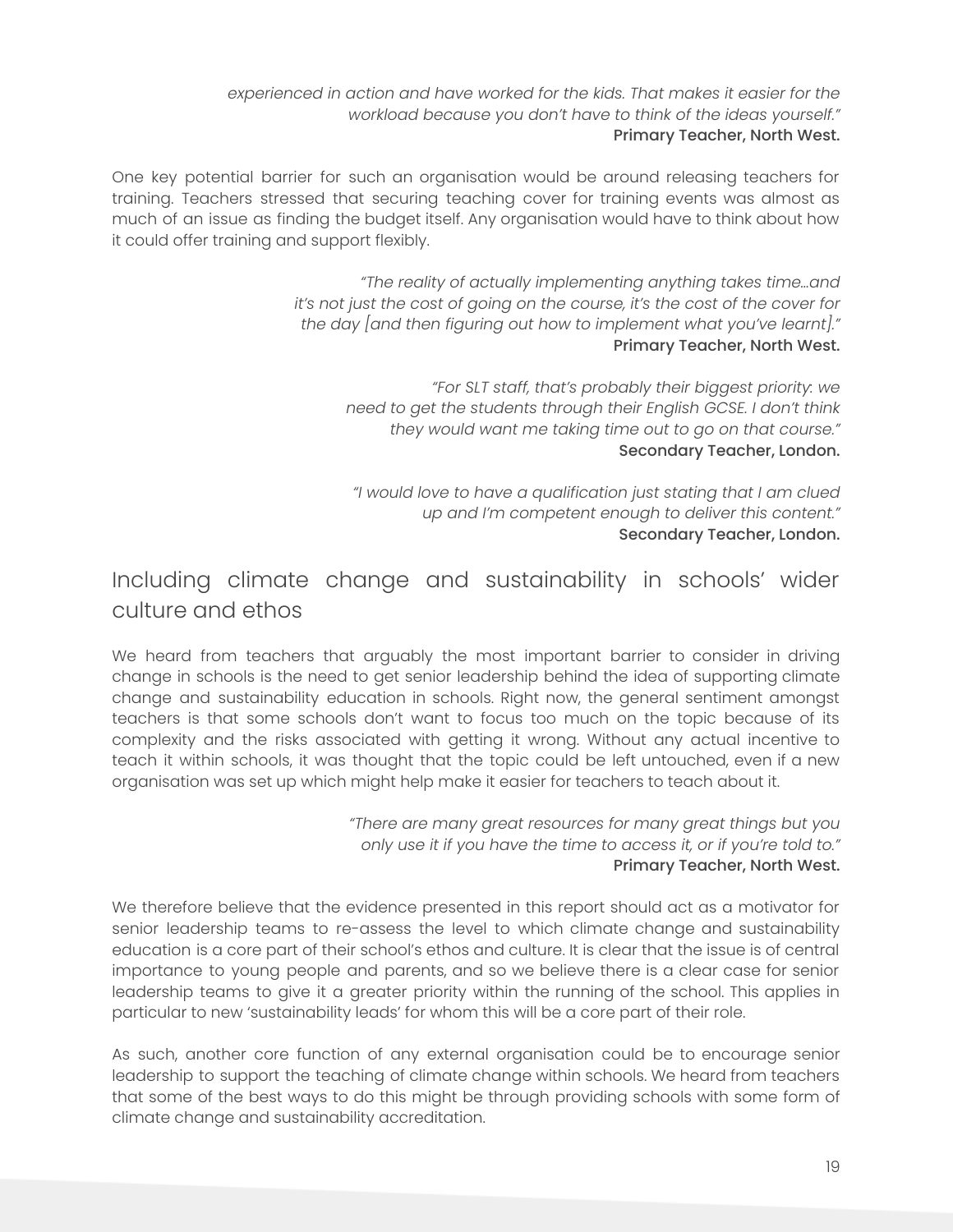*"Our headteacher loves an accreditation...I think they like having criteria to tick off...that's how you change, it becomes a whole school ethos."* Primary Teacher, North West.

> *"Anything linked to some kind of monetary reward or competitive edge would be brilliant."* Secondary Assistant Head, North West.

*"Unless there is a proper incentive for the teachers to learn more about climate change, and to teach it better, then I don't think much is going to change."* Student, South West.

<span id="page-20-0"></span>Government may wish to consider including climate change and sustainability more broadly - and in more detail - across the curriculum.

> *"As teachers we have so many things that we have to worry about, I think climate change is probably not the highest on the agenda. But if it did become one of the things that the government decides should be more present in the curriculum, then of course I think all of us will be looking around and searching for places where we can get information and get resources."* Secondary Assistant Head, London.

In our focus group discussions we heard that an external body could raise the quality of climate change education by training teachers and providing them with high quality resources, but ultimately if teachers are not given enough scope to teach about it, then there is a risk that the subject may be neglected.

> *"I think if money was to be invested in whichever organisation provides something for schools, it runs the risk of never having the impact or gravitas unless it was part of an individual curriculum. Because whilst it is not part of a curriculum, staff are going to say 'I need my curriculum time to get through, and I don't want to necessarily be diverted away from something else'".* Secondary Assistant Head, North West.

"I don't think it will be a top priority for schools unless it is made a priority for schools." Secondary Assistant Head, London.

> *"I think it's not talked about because it's not on the curriculum…I'm sure there are lots of schools which do teach it but because it's not specifically taught outright, on the national curriculum, then it's not something that is going to obviously come up in general conversation or general class discussion."* Primary Teacher, North West.

As such, it became apparent from our focus groups that a top-down approach would be helpful, whereby the government considers including climate change and sustainability more widely (and in more depth) across the whole curriculum. It was suggested that doing so would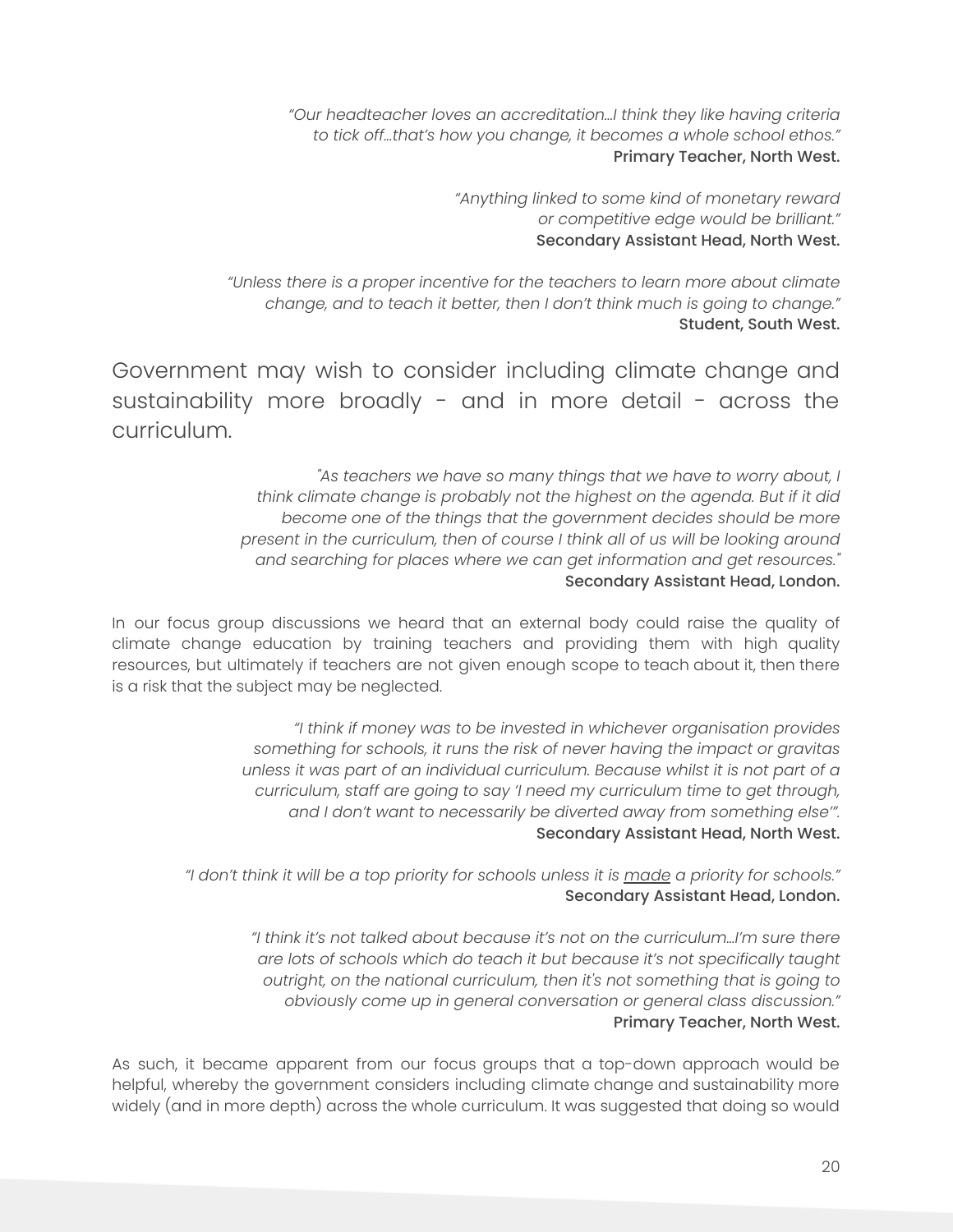enable teachers to include the topic in their teaching, in more detail, and across a wider range of subjects.

> *"We don't have time to add this to the curriculum. So therefore it needs to be embedded from the government end into the curriculum."* Secondary Teacher, London.

*"I don't think there is enough of it in science to be honest, we literally just teach what it is, how it works, and that's it. We don't stress the importance of and the significance of it today and the impact that it is having."* Secondary Teacher, London.

*"If you put it as an extracurricular activity, some people will try and avoid it."* Student, South West.

*"It was great for maybe the week we promoted it, but then beyond that it fizzled into the background until the same time next year when we're doing it with the next cohort and push it again. It wasn't a continuous issue."* Secondary Teacher, North West.

We heard from teachers that this is because the government is seen to set the overall direction for schools by deciding what is to be examined and, at the moment, the priority seems to be COVID catchup and exam grades. A way for the government to support climate change and sustainability education could therefore be to outline potential progression in understanding and responding to climate change across key stages and subjects, ensuring it is included within exam specifications. The new natural history GCSE is a welcome step in this direction although it will not be studied by all children. Actions such as these would ensure that senior leadership teams make the embedding of climate change and sustainability a priority within their schools' curricula.

*"But as soon as KS4 hits and exams start, that [climate change education] is just out the window and we are back on exams skills and exam texts. And it seems because it's not part of the exam curriculum, it's just here for when we can have that creative side."* Secondary Teacher, London.

*"Whether it needs to be an entire topic or unit in itself, I'm not sure. But definitely there should be more of an opportunity to discuss things like that [in the curriculum]."* Primary Teacher, North West.

> *"I feel that it should be embedded more in the curriculum and that it should be taught more in schools."* Secondary Teacher, London.

*"I think it is one of those things where you need to constantly be reviewing the curriculum. It won't stand still, there will always be new changes in terms of new technology."* Secondary Head of Department, London.

In terms of implementation, focus group discussions also highlighted how teachers and young people want these issues to be embedded across the whole curriculum and not just in